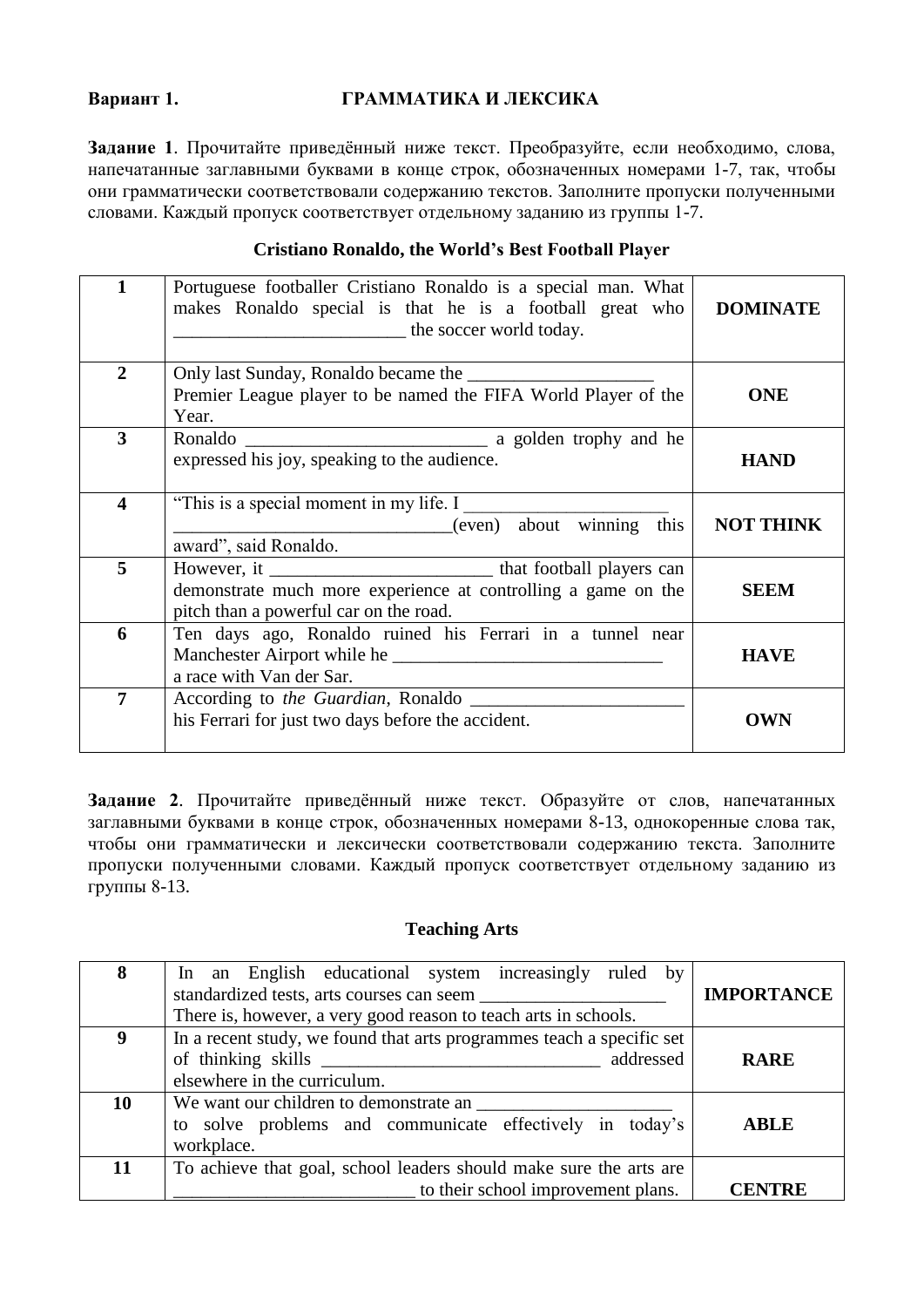| 12 | or disconnected                                                     |              |
|----|---------------------------------------------------------------------|--------------|
|    | series of exercises. We must demonstrate that arts are subjects for | <b>AIM</b>   |
|    | sequential study and not merely an activity.                        |              |
| 13 | Education reform is currently a                                     |              |
|    | Force. We can take advantage of it to strengthen our programmes by  | <b>POWER</b> |
|    | introducing the arts in the curriculum.                             |              |

**Задание 3**. Прочитайте текст с пропусками, обозначенными номерами 14-20. Эти номера соответствуют заданиям 14-20, в которых представлены возможные варианты ответов. Запишите в поле ответа цифру 1, 2, 3 или 4, соответствующую выбранному вами варианту ответа.

#### **How Does Wind Power Really Work?**

Wind power is going to be essential to our planet in the near future. But do you really knowhow wind power works? It looks easy but there are several components involved 14 generating wind power. This type of power can not only save us a good 15 of money on our utility bills, but it will also play an important role in saving our planet.

For many of us, wind looks invisible and does not actually have any properties but in 16 \_\_\_\_\_\_\_\_ , air is a fluid that contains particles constructed of gas. We can turn these gas particles into power because as the wind gusts, kinetic energy is created, which then can be harnessed and changed over into power.

Having access to wind is very essential for this operation to work but another indispensable ingredient is the blades that are used. Their design is very 17 to the effectiveness of the turbine. The other important component is simply the size of the blade. The bigger the blade is, the more energy is seized and more power can be created for us in the form of electricity.

Much also depends 18 \_\_\_\_\_\_\_ where you live to figure out the right blade size. In regions with low wind levels, small blades work better because more wind is required to push the larger turbine blades. In an area that is very windy, it is much better to use large blades in 19 to use all of the wind available.

This gives you the fundamental principles of how electricity is produced from the wind. Today is a fantastic time to do as much 20 as you can about wind power so you will be able to make educated decisions in the future.

| 14 | at         | 1n               | by          | from        | <b>Ответ</b> |
|----|------------|------------------|-------------|-------------|--------------|
| 15 | deal       | quantity         | number      | 4)<br>lot   | Ответ        |
| 16 | real terms | 2) real life     | 3) reality  | 4) realism  | <b>Ответ</b> |
| 17 | valuable   | 2) significant   | 3) precious | 4) critical | Ответ        |
| 18 | by         | on               | from        | about<br>4) | Ответ        |
| 19 | 1) effect  | 2) favour        | 3) attempt  | 4) order    | <b>Ответ</b> |
| 20 | discovery  | 2) investigation | 3) research | 4) search   | <b>Ответ</b> |

# **Вариант 1. ЧТЕНИЕ**

#### **Задание 1.**

Установите соответствие между заголовками 1-8 и текстами A - G. Занесите свои ответы в таблицу. Используйте каждую цифру только один раз. В задании один заголовок лишний.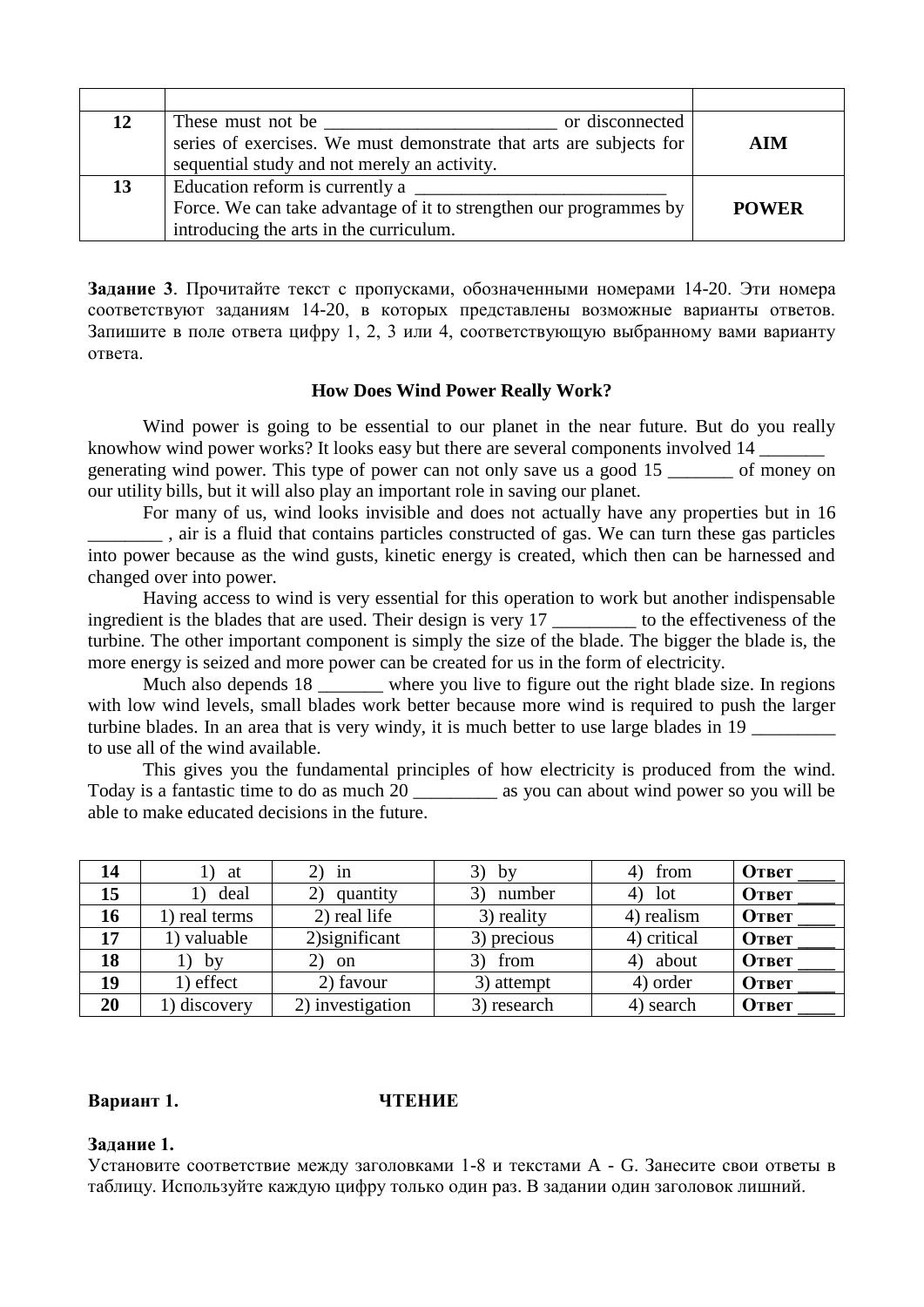- 
- 
- 3. World Without Drivers 7. Robotic Future
- 
- 1. Unexpected Tech Failure 5. Saving Time And Money
- 2. Military Use 6. Other Side of the Coin
	-
- 4. Health Benefits 8. Specialised Vehicles

**A.** Globally released worldwide, Microsoft Vista hit the markets in early 2007. Its ideology was to enhance the security system of the personal computer. But the security features weren't all that better than its previous versions', according to many software critics. Vista is also not compatible on all sorts of PC's and runs slower compared to Windows XP. All of this prevented Vista from being a better version and it never took off like the company had hoped.

**B.** A couple centuries ago, if you wanted to record a moment for posterity, you sat around for hours or days while someone painted it. Up until ten years ago, you were at the mercy of photo developers charging 20 cents or more to help preserve your memories. Now you can record countless images and store them electronically for all of eternity at virtually no cost per picture.

**C.** With technology advancing at the pace it is today, we have to believe that by the end of the century we won't be driving our cars around the city. Rather, we will just be sitting on the then historic driver's seat and doing some work. While the concept looks futuristic, industrial designer Kubik Petr believes that nothing seems impossible with modern technology at hand.

**D.** The Kenguru is designed only for the disabled. Previously car manufacturers would Design cars for the disabled but not specifically for them. This Hungarian company is taking it to the next step, the disabled will be able to open the rear of the car and just roll in the driving position, secure their wheelchair – without never having to leave their chair.

**E.** Technology certainly offers its innumerable comforts within our world, especially when it comes to people who have extreme medical conditions and need the help of science and technology to live comfortably within their everyday lives. The creation of robot limbs allows a person to walk again. The introduction of synthetic body parts such as a heart pump can help a person to live longer.

**F.** Everyone knows that being a soldier is a dangerous job. Walking through mine-fields, deactivating unexploded bomb or clearing out hostile buildings, for example, are some of the riskiest tasks. What if we could send robots to do these jobs instead of humans? Then, if something went wrong, we'd only lose the money it cost to build the robot instead of losing a human life.

**G.** Cutting edge technologies offer the hope for a better world, bringing welcome solutions to everything from disease to environmental damage. But these same technologies can also bring danger by aiding criminals and terrorists, invading personal privacy and even potentially creating diseases and damaging the environment. The more powerful and pervasive technology becomes, the more dangerous it becomes as well.

# **Задание 2.**

Прочитайте текст и заполните пропуски частями предложений, обозначенными цифрами 1-7. Одна из частей в списке 1-7 лишняя. Занесите цифру, обозначающую соответствующую часть предложения, в таблицу.

The world of automobiles has made some dramatic changes in the past century. Each year brings innovative improvements in our technology A . However, all that brightness might make someone feel a bit curious about how it all began.

Way back in the 15<sup>th</sup> century, Leonardo Da Vinci was working diligently on designs and prototypes for transport vehicles B \_\_\_\_\_\_\_\_\_\_\_\_\_\_\_\_\_\_\_ . It wasn't until 1769 that an inventor in France built a working self-propelled vehicle. His name was Nicolas Cugnot, and the vehicle was a steam powered military tractor.